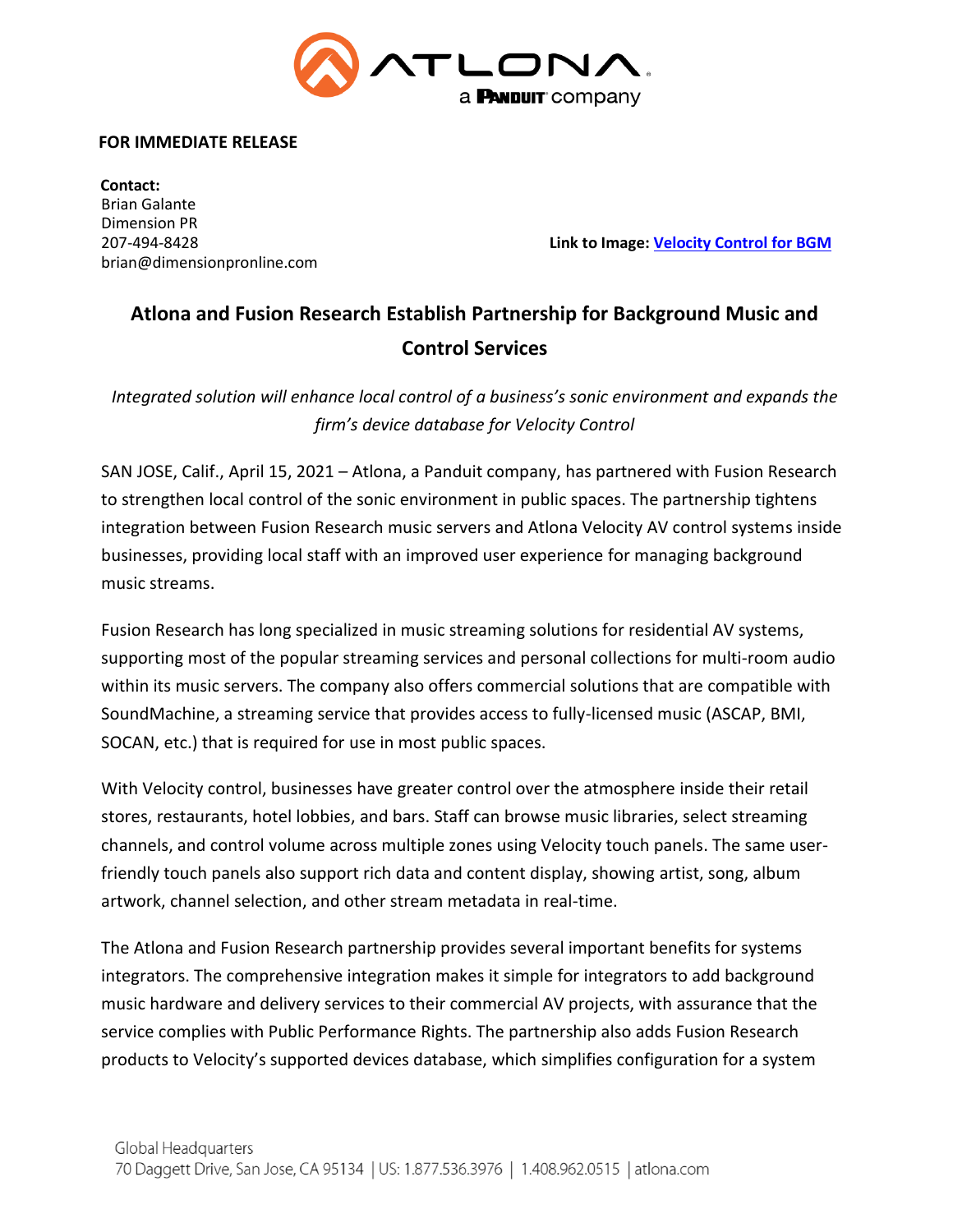

deployment.

"Our systems integration partners simply search for 'Fusion Research' within the Velocity database to find a background music solution with local control," said Justin Kennedy, Product Manager, Atlona. "Once connected, the Velocity gateways continuously communicate with Fusion Research music servers for configuration, channel, and playback information. Rich data makes it easy for retail managers, bartenders, and other location-based end users to select music and take control of the business's sonic environment."

Fusion Research VP Sales Ingo Schmoldt says that Fusion Research is the first company to offer a native music server driver within Velocity's AV control architecture, adding that integrators and end users alike will benefit from the company's established line of music server hardware.

"Atlona integrators can now offer background music to their end customers as an ongoing business service," said Schmoldt. "Users will benefit from a service that includes multiple custom channels at one low price, with complete control over the atmosphere in every zone. This ensures that staff and management can serve the right music for each public space at the right time of day."

Atlona integrators can also easily specify the service into broader Atlona AV installations with video and audio matrix switchers. "A restaurant can use our HDBaseT or AV over IP distribution systems to drive video to TVs throughout their bar area during a sports event, and seamlessly toggle between commentary and background music," said Kennedy.

Schmoldt notes that businesses can add prerecorded messages to the music service, which he says is especially useful when streaming content to multiple branch locations. "Our partnership with SoundMachine provides the flexibility to centrally manage music and messaging, which allows larger chains to diversify content and add local messaging for each location. The local business can take control of the service at any time using the Velocity touch panel."

More information on the Atlona and Fusion Research partnership can be found at: [https://atlona.com/about-us/partnerships/fusion-research.](https://atlona.com/about-us/partnerships/fusion-research)

# **About Fusion Research**

Fusion Research is a leading manufacturer of media servers, allowing people to collect, manage,